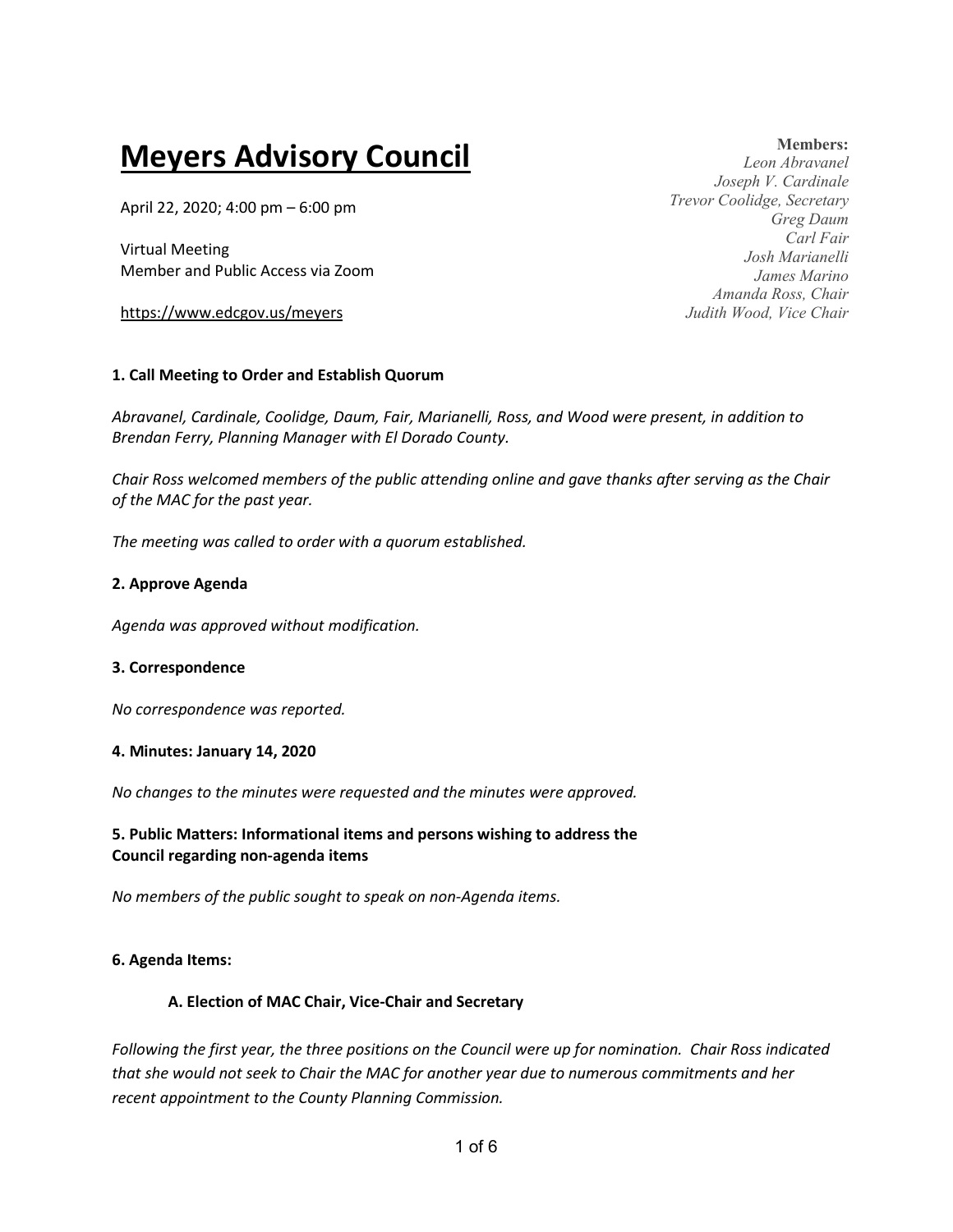*Wood and Coolidge indicated an interest in continuing on in their existing roles, but did not have availability to step up to Chair the MAC. Ross outlined the duties of the Chair, that included working with County and other agency staff to set the agenda, advance projects, and coordinate with staff to address issues and provide presentations. Several members expressed an interest to support the new Chair, but did not believe that they had the time to commit to being an effective Chair. Leon Abravanel expressed interest in serving as the Chair; based on his interest, Mr. Ferry proposed moving forward with Abravanel as Chair, Wood as Vice Chair, and Coolidge as Secretary for the next year. It was unanimously accepted. Ross will work with Abravanel to transition duties, with support from Wood and Coolidge.*

*The item included brief discussion regarding the seat on the MAC that was left vacant after Mr. Jim Marino stepped down due to other commitments - in order to fill the seat, a public recruitment and appointment by the BOS is required.*

## **B. COVID-19 Update & Discussion**

*Mr. Ferry provided a brief update regarding the current status of COVID-19 and the County's response. As identified in the Agenda, Ferry called attention to the County's website for the most recent information, available at: https://www.edcgov.us/Government/hhsa/Pages/EDCCOVID-19.aspx* 

*Mr. Ferry noted that he had reached out to EDC Public Health officials, but they were not available to present at the MAC meeting. Mr. Ferry covered the major events including County, State, and Federal guidelines and restrictions related to travel and commerce. The most recent local action was an EDC order calling for a stop to non-essential travel into the El Dorado County portion of the Lake Tahoe Basin.* 

*Cardinale asked about how travel restrictions were being enforced and if they were occurring elsewhere; Ferry and Leona Allen (a member of the audience and Lake Valley Fire Protection District Board Member) indicated that similar restrictions were occurring elsewhere, but that the means of enforcement had not been finalized. Ferry indicated that the EDC was continuing to operate as an essential service, with DOT and law enforcement continuing normal operations, but a large portion of staff was working remotely. Cardinale noted that Tahoe Paradise Park's Board is considering how they should remain open and was considering only being open on weekdays. No action was taken.*

## **C. Local initiatives to help those struggling in the County**

*A general discussion occurred, with several MAC members noting services available for those in need, including:*

● *Wood expressed thanks to LTUSD for giving out 900 bags of food to children in the community last Friday, approaching 5000 bags of food per week. She also noted that the Boys and Girls Club of Lake Tahoe is providing 80-100 hot meals each evening via a drive-thru system; meals have ranged from fresh pizza to donated roasted chicken.*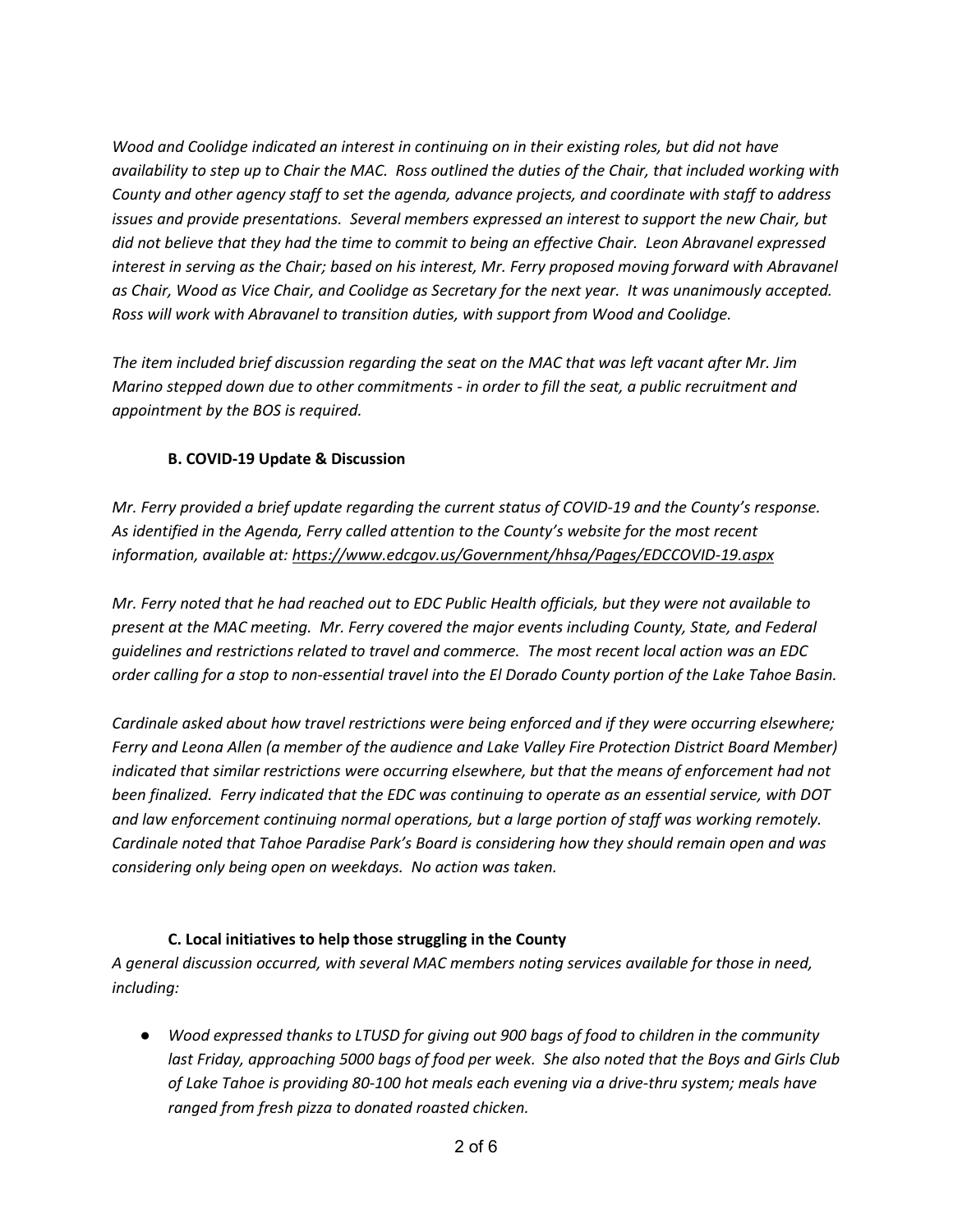- *Christmas Cheer and Bread & Broth are also providing food assistance.*
- *Abravanel noted that he was working with Rise Designs of Meyers to create merchandise for Tahoe Together, a fund raising effort with proceeds to support COVID-19 relief funds administered by three local community groups: the El Dorado Community Foundation, Parasol Tahoe Community Foundation, and Tahoe Truckee Community Foundation.*
- *Wood also noted Tahoe Magic can help those in crisis in a variety of ways, following an agency referral to their services.*
- *Lake Valley Fire Protection District was thanked for getting groceries for highly vulnerable residents.*
- *Ross shared that a listing of restaurants offering take-out and to-go food is available at www.Tahoe.is*
- *Coolidge noted that the Barton Foundation is providing grants for up to \$500 to individuals and organizations in need or facing financial hardship as a result of COVID-19.*
- *MOBO Law and MacLean Financial Group were noted as providing support to local businesses for applying for business loans and federal aid.*
- *Tahoe Chamber is providing weekly presentations for current issues related to HR and business during the COVID-19 crisis.*

# **D. Potential impacts from loss of County sales tax and TOT revenue**

*Mr. Ferry noted that there would be revenue impacts to the County, but that the amount of lost revenue was not known at this time, nor was the duration of the VHR restrictions.*

*Cardinale asked if there was the potential for reimbursement for lost income from the State or Federal governments - it was unknown if a program existed.*

*Ross asked about the impacts of lost TOT on specific programs - the specific impacts were not known. Meyers Community Foundation (MCF) is working with the same group that completed the art in Tahoe City, but progress has slowed due to COVID-19. Ross suggested that MAC apply directly for TOT funding to advance projects of interest to the MAC. Wood suggested partnering with MAF due to their non-profit status, as they could act as a pass-through. Ross noted possibly making a request for an economic study or beautification effort.*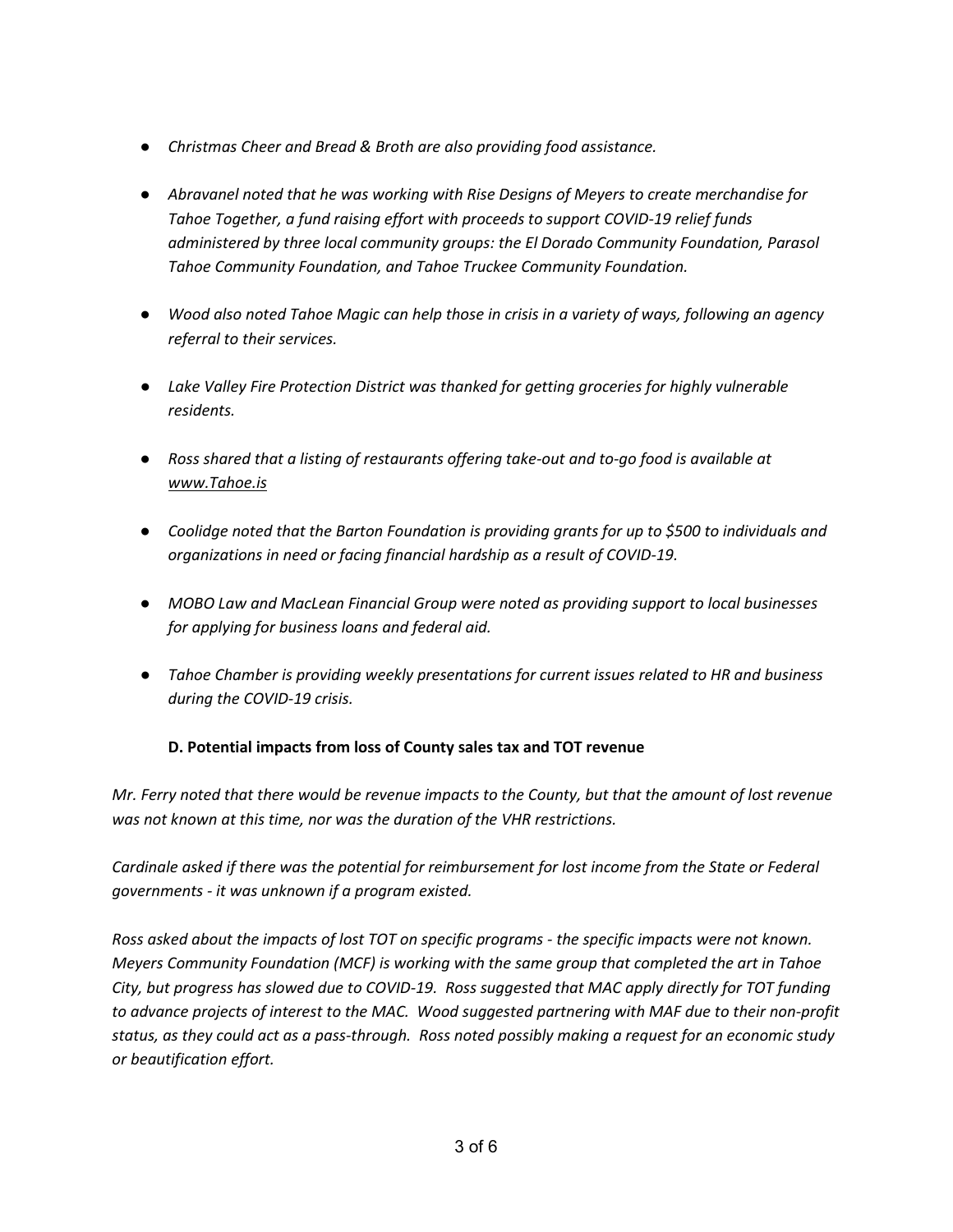## **E. Commercial Cannabis Ordinance Update**

*Ferry noted that the EDC Planning Commission was meeting tomorrow, and that Ross was a member; the Commission will hear planning zone ordinance amendments that will add Community Center and Industrial areas in Meyers to the existing EDC code for cannabis retail distribution, in addition to light manufacturing, testing, and delivery operations. There is also a request for one addition county facility to bring the county total to 8 that would be restricted to* 

*An exception to the 500 foot setback is included in the proposed ordinance due to no properties otherwise being eligible due to the small size of Meyers; proximity to a residence will be evaluated based on the proposed use as part of the permitting process for a business. Ferry noted that all applications would require a special use permit. Following the first reading, a second reading would occur on May 12th, with changes to go into place 30 days after the second reading, if approved.*

*Wood asked what the process would be for a business coming into the community. She noted that the City included a consideration of a corporate responsibility and community benefit; Wood noted that there could be community benefit as a new source of revenue. Ferry indicated that the County has had an open application process and that there is a wait list, and that the wait list includes businesses that wish to locate in Meyers. Ferry indicated that businesses are scrutinized for issues ranging from security to odor as part of the permitting and application process. Ferry would pass along the desire to have a community minded business. Wood added that the City also considered locally based businesses due to the community connection and better interface with the community. Ross sought to clarify that the setback would be completely eliminated and noted that there could be a business next to a residence. Ross and Ferry noted that a conditional use permit would have to be issued, and the application process would have additional outreach and potentially result in additional conditions.*

*Mike Marini, a member of the online audience, noted concern surrounding the issue of marijuana sale in EDC and that the County should develop drug addiction treatment centers and programs if sales will be added.* 

*A member of the online audience noted concern that VHRs are in neighborhoods as businesses and asked if cannabis businesses could operate in a similar fashion; Ferry clarified that the businesses would have to be in select zoning areas, and that the proposed ordinance did not include residential areas.*

*A member of the online audience, Mr. Charles Willett with Tahoe Honey Co of Truckee noted that he is a business owner that would like to open a business and contribute funds to a nonprofit that would benefit the community. He also noted that he seeks to operate a clean and secure business that would interface with the community.*

*Discussion returned from the public to the MAC members. Ross noted that the way that the cannabis licenses are structured, it is not likely that revenue would stay in the community.*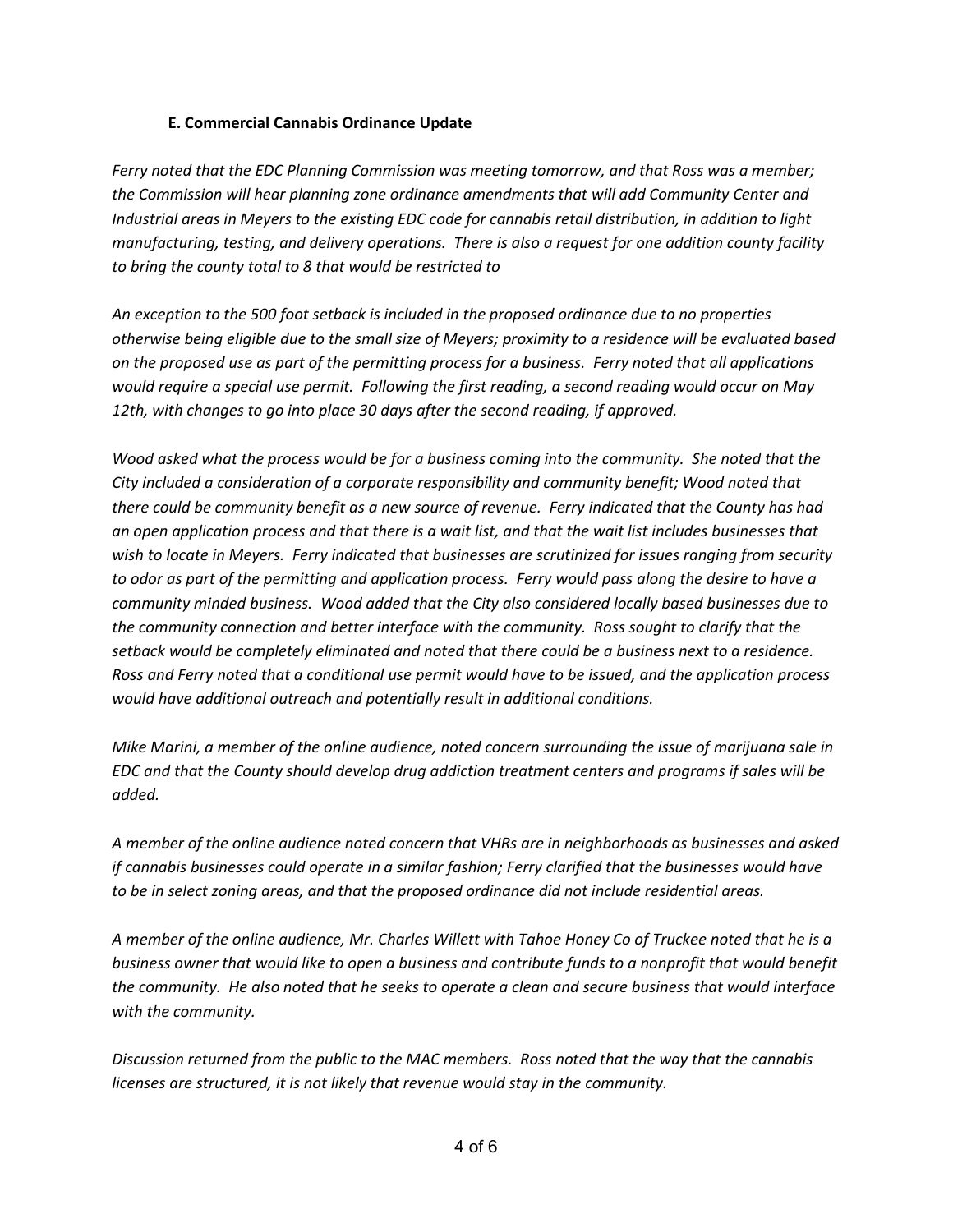*Cardinale noted that the money would go to the County, but that the issue stays in Meyers. He felt that the benefits were not present to warrant opening Meyers to cannabis uses and that it might lead to community issues.*

*Wood asked what implications it would have for other businesses. Ferry indicated that it would only add to the possible allowable uses.* 

*Marianelli noted that he might be concerned if a business was nearby, but was not opposed to the ordinance due to the additional permitting that would be required.*

*Abravanel noted that there were other businesses that either exist or are currently allowed that don't contribute in a positive way to the community, and that the right owner of a cannabis business could create positive change. He noted that there is stigma associated with cannabis and that there are significant restrictions surrounding cannabis. He thought that local ownership was important to help ensure the potential business would work with and contribute to the community.*

*Ross asked if money could be kept locally or if the ordinance could direct funding. It was believed that it could not.*

*Coolidge indicated that he struggled with the exclusion of cannabis from Meyers zoning being the result of an omission in the original ordinance, but that he did not think the change was consistent with the MAP or what the Meyers community wanted. Abravenel again noted that not every business was necessarily a productive contributor to the community, citing bars and liquor stores.*

*Wood indicated that she did not necessarily like it, but that it was the law, and that cannabis was in the community due to stores being present in the City.*

*Daum noted that he thought with the right owners and the right location, there should be the potential for cannabis in Meyers. Fair also indicated being in favor of the ordinance.*

*Ross requested a vote in order to inform the EDC planning commission and BOS in consideration of the cannabis ordinance. Due to her recent appointment and roll on the planning commission, Ross abstained from the vote. The MAC voted 5-2 in favor of the proposed ordinance.*

## **F. Discussion of Measure M & Measure B Outcomes & Next Steps**

*Both measures M and B failed, with the majority of votes counted.* 

*The County had found roughly 66% of voters supporting additional funding for snow removal when polled. The vote came back with 49.1% voting yes and 50.9% voting no, short of the needed two-thirds*